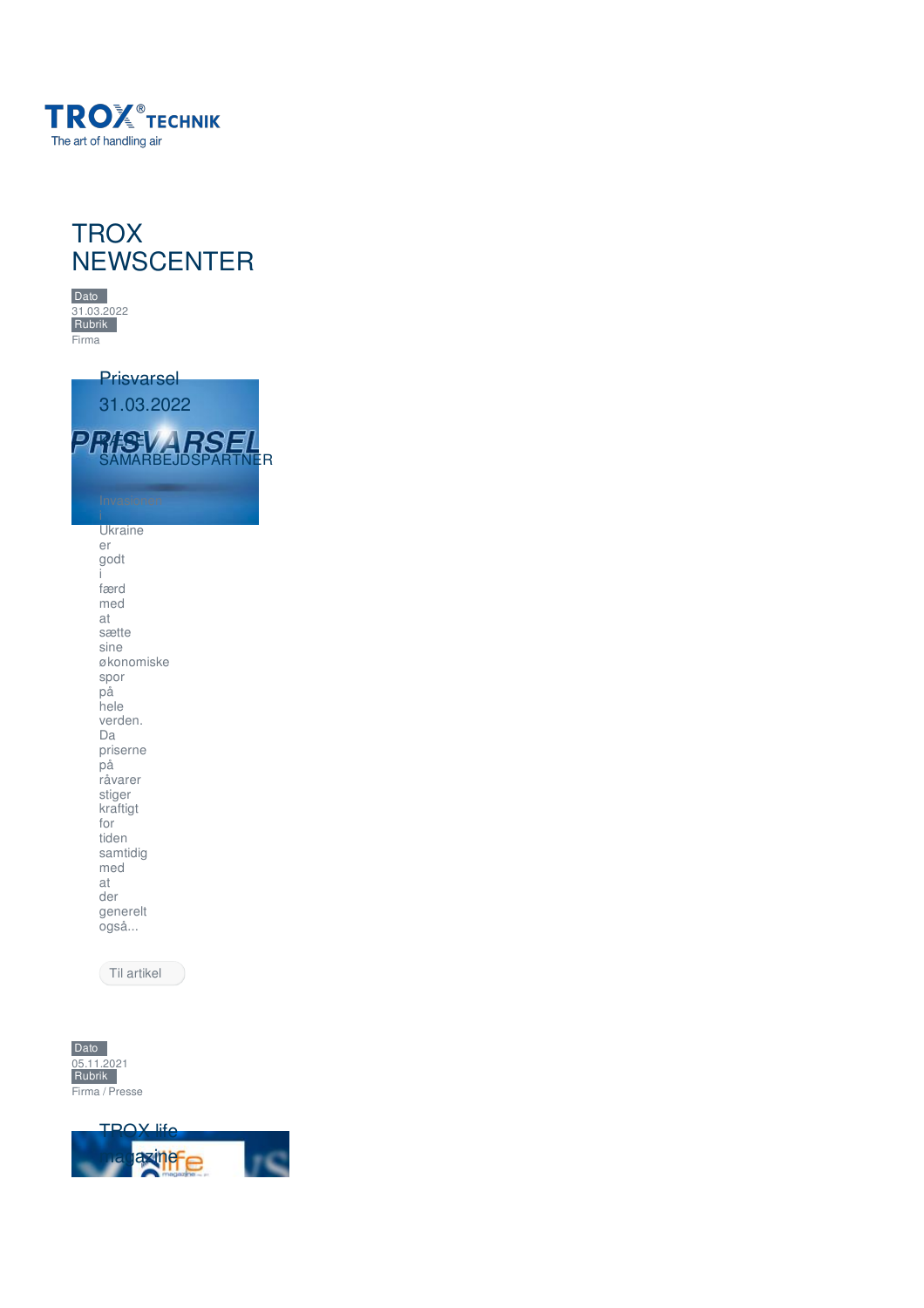

industry plays a significant role in the economic development of a country and in keeping the global population healthy and TROX has been a reliable and...

Til [artikel](https://www.trox.dk/trox-newscenter/trox-life-magazine-f0c78b0b64154dcc)





the grip of the coronavirus pandemic

for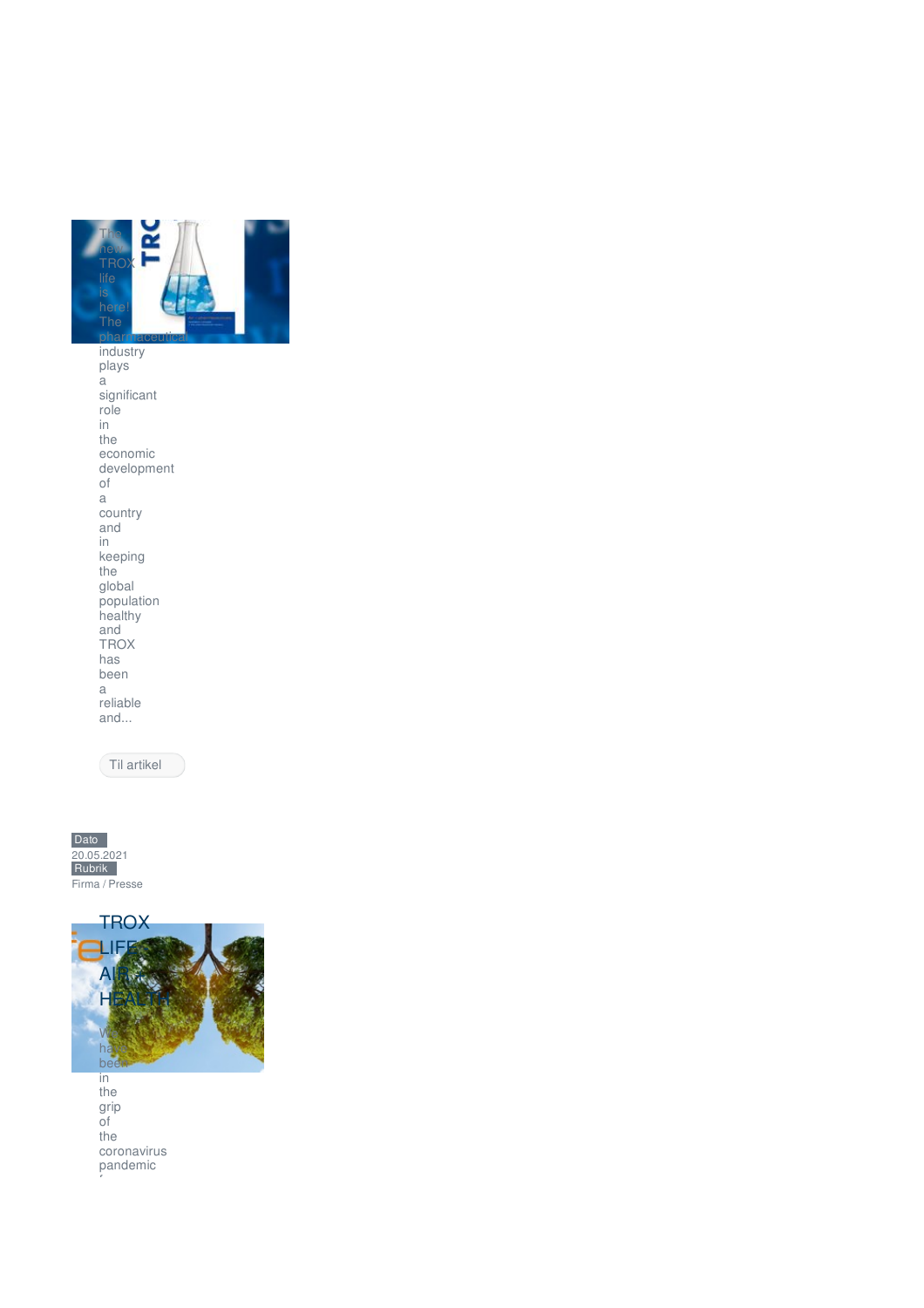for over a year now, so the main theme of the new TROX life couldn't be more fitting: "health". Needless to say, we cannot avoid the topic of...

Til [artikel](https://www.trox.dk/trox-newscenter/trox-life---air-+-health-7f7008760ec4f797)





af de mest brugte, men også et af mest vage udtryk i vores hverdagssprog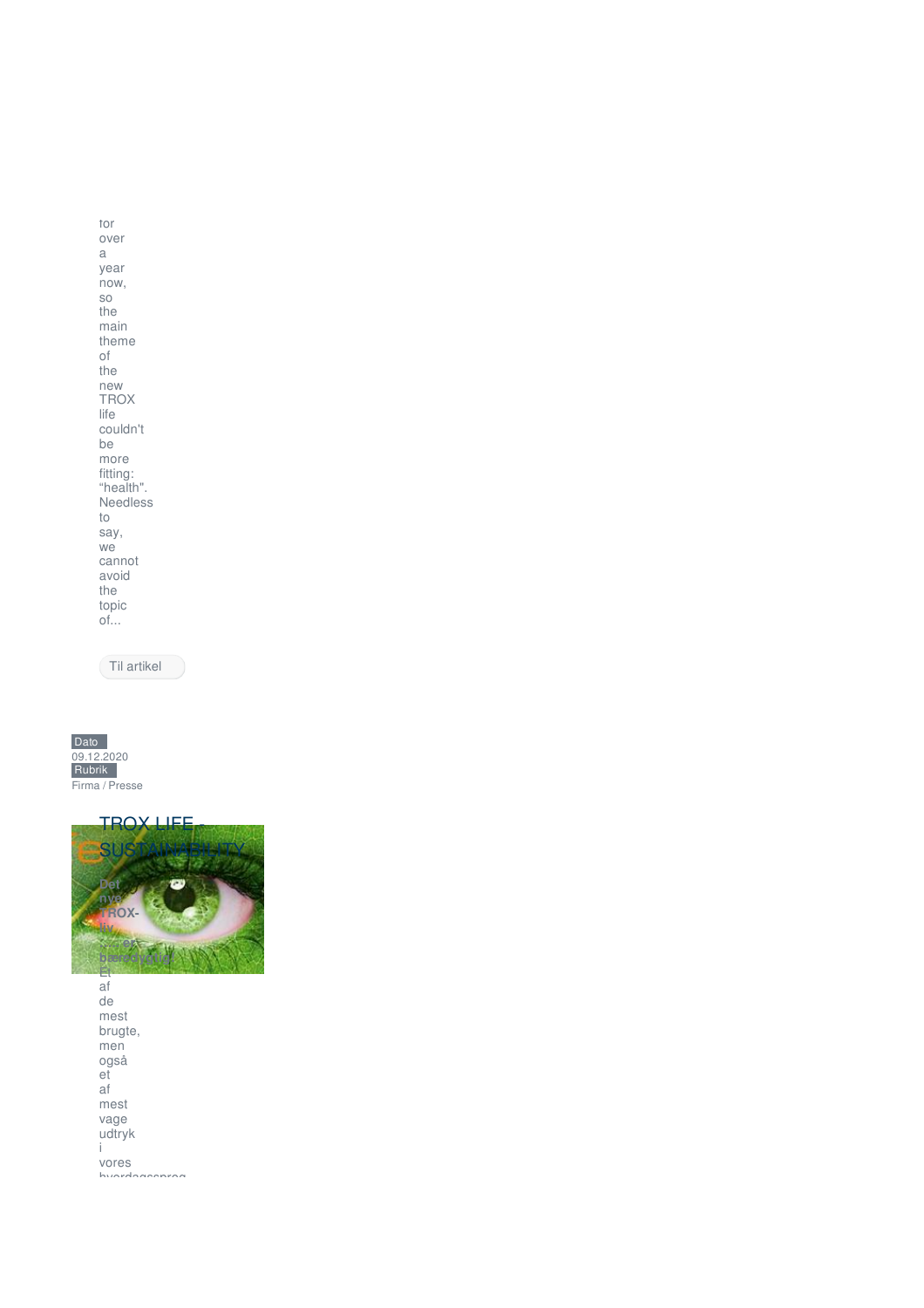hverdagssprog er bæredygtighed. Vi skal spise bæredygtigt, leve bæredygtigt, bevæge os...

Til [artikel](https://www.trox.dk/trox-newscenter/trox-life---sustainability-847933fe6a06e50a)



Ny

[ansættelse](https://www.trox.dk/trox-newscenter/ny-ans%25C3%25A6ttelse-7b10d941bc967c5c) Som en del af **TROX** Danmark A/S pr 19.10.2020 ansat Thomas Bach Nielsen som Intern Projekt Ingeniør med udgangspunkt på Vejle kontoret. Thomas er 25 årig uddannet som...

Til [artikel](https://www.trox.dk/trox-newscenter/ny-ans%25C3%25A6ttelse-7b10d941bc967c5c)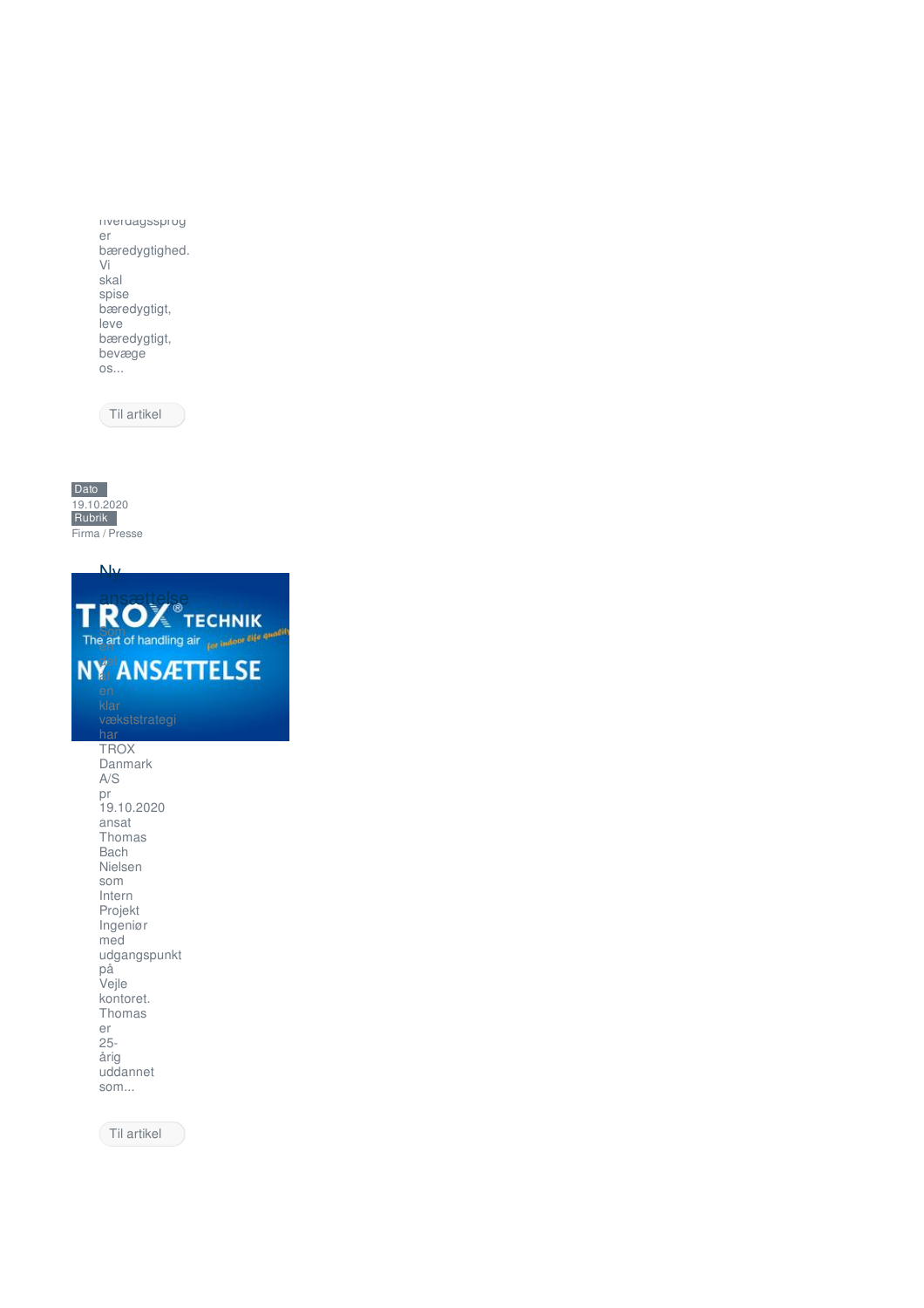



| Sustainability  |
|-----------------|
| Report          |
| for             |
| the             |
| entire          |
| corporation.    |
| "Sustainability |
| is              |
| not             |
| static.         |
| quite           |
| the             |
| contrary        |
| is              |
| true.           |
| Τo              |
| act             |
| sustainably     |
| as              |
| a               |
| company         |
| is              |
| an              |
| ongoing         |
|                 |

Til [artikel](https://www.trox.dk/trox-newscenter/sustainability-report-trox-6d0dbd6992e2ae33)



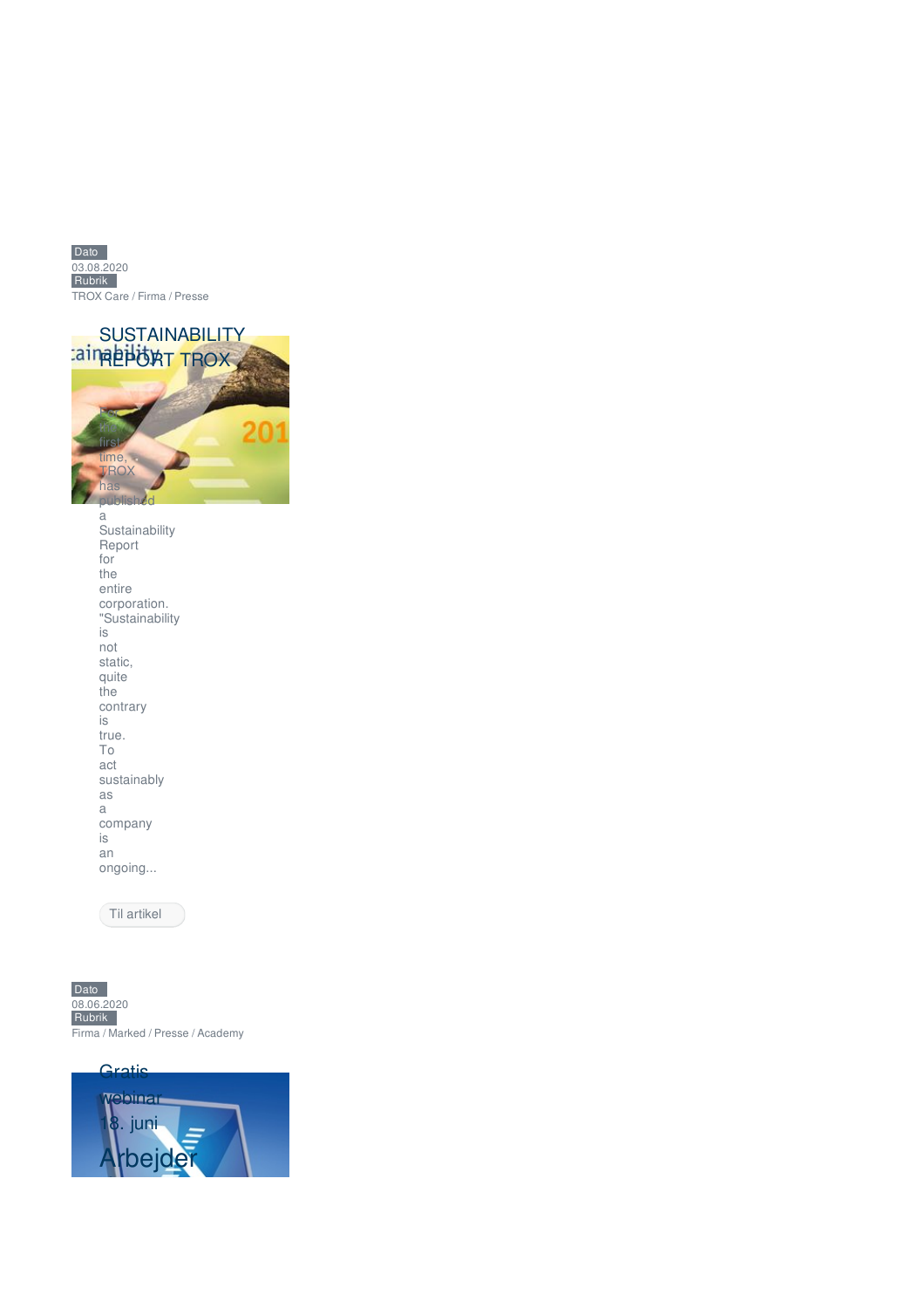

i et udpluk af TROX renrumsarmaturer til HEPAfiltre,...

Til [artikel](https://www.trox.dk/trox-newscenter/gratis-webinar-18-juni-4cc6243a8b33037d)

Dato 17.04.2020 Rubrik Marked / Presse / Academy

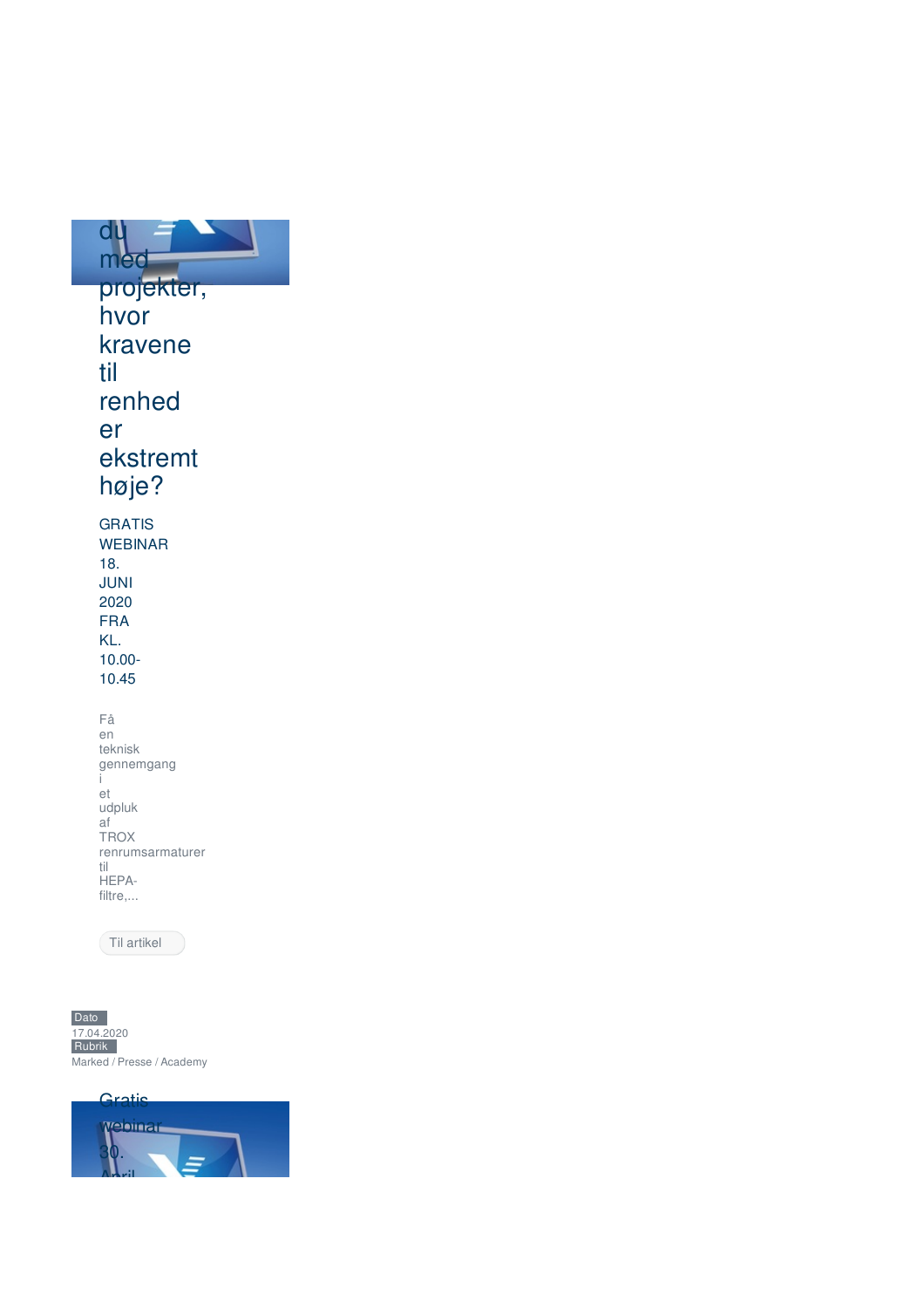

smitten rundt i bygninger"

Til [artikel](https://www.trox.dk/trox-newscenter/gratis-webinar-30-april-1e6a80494e0ded32)





air. Urbanisation and the consequences.' The title of the latest edition of TROX life is not accidental. Cities are ever expanding. Megacities with a population of